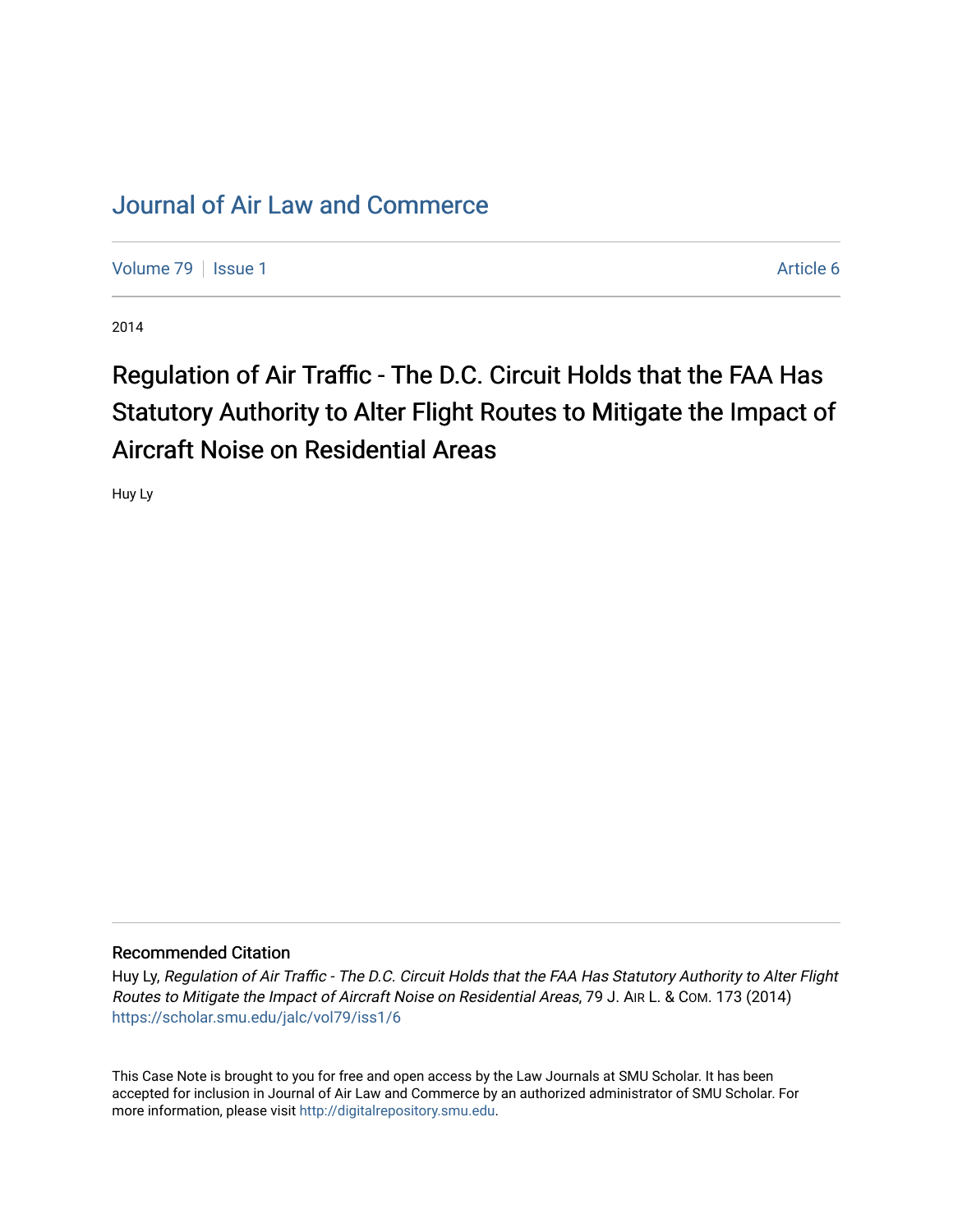## **REGULATION OF AIR TRAFFIC-THE D.C. CIRCUIT HOLDS THAT THE FAA HAS STATUTORY AUTHORITY TO ALTER FLIGHT ROUTES TO MITIGATE THE IMPACT OF AIRCRAFT NOISE ON RESIDENTIAL AREAS**

 $H<sub>IV</sub> I<sub>Y</sub>*$ 

TRADITIONALLY, PROPERTY OWNERS around airports re-lied on ineffective "state and local noise ordinances and nuisance and inverse condemnation claims" to ameliorate the adverse effects of aircraft noise in their communities.' **As** levels of air traffic and federal involvement in controlling aircraft noise increased, Congress enacted the Federal Aviation Act (Act) and subsequently delegated to the Federal Aviation **Ad**ministration **(FAA)** "broad authority to control and regulate the use of navigable airspace and aircraft operations" in 49 **U.S.C. §** 40103.2 Congress also added **§** 44715(a), which broadly authorizes the **FAA** to set standards for aircraft noise measurement and to prescribe "regulations to control and abate aircraft noise. **"3** However, neither **§** 40103 nor **§** 44715(a) explicitly addresses whether the **FAA** can regulate air traffic for the purpose of residential noise abatement.<sup>4</sup>

The **D.C.** Circuit's recent decision in *Helicopter Ass'n International v. FAA* answers this question.<sup>5</sup> In §  $40103(b)(1)$ , Congress requires the agency to "develop plans and policy for the use of the navigable airspace and [to] assign **by** regulation or order the use of the airspace necessary to ensure the safety of aircraft and

**<sup>\*</sup> J.D.** Candidate **2015, SMU** Dedman School of Law; B.S. in Finance and Business Administration 2010, summa cum laude, The University of Texas at Dallas. The author would like to thank his friends and family for their love and support.

**I** Kristin L. Falzone, Comment, *Airport Noise Pollution: Is There a Solution in Sight?,* **26** B.C. **ENVTL. AFF.** L. REv. **769, 771, 775 (1999).**

<sup>2</sup> *Id.* at **781-82, 800-01;** 49 **U.S.C. §** 40103 **(2006).**

**<sup>3</sup>**49 **U.S.C. §** 44715 (a) **(2006);** *see* Falzone, *supra* note **1,** at **783.**

*<sup>4</sup> See* 49 **U.S.C. §§** 40103, 44715(a); *see also* Falzone, *supra* note **1,** at **782-83.**

*<sup>5</sup> See* Helicopter Ass'n Int'l v. **FAA, 722 F.3d** 430, 434-35 **(D.C.** Cir. **2013).**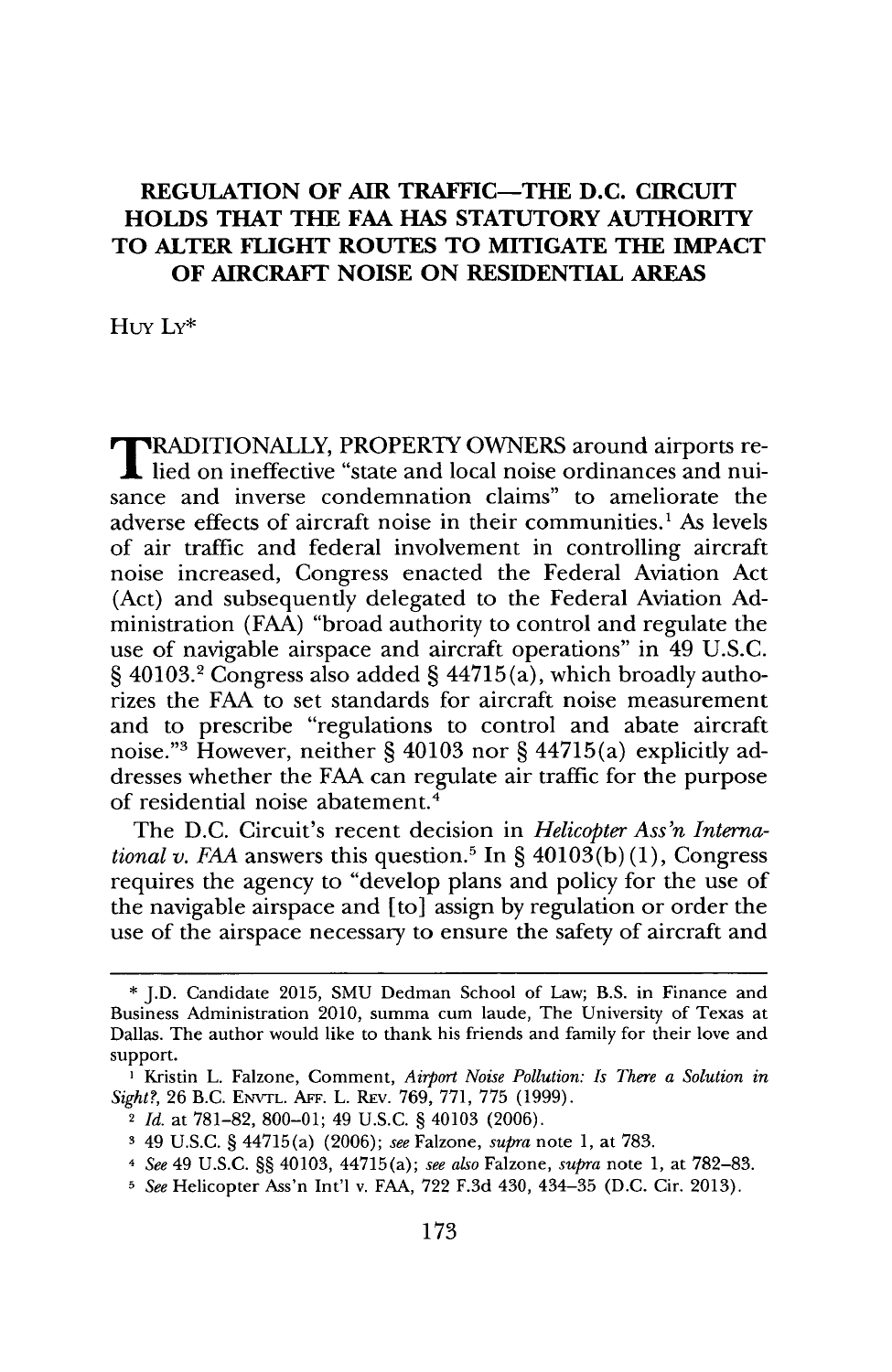the efficient use of airspace."6 Subsection **(b)** (2) further provides that the agency *"shall* prescribe air traffic regulations on the flight of aircraft (including regulations on safe altitudes) for **. . .** *protecting individuals and property* on the ground."7 Having considered **§** 40103's language, the **D.C.** Circuit correctly held that **§** 40103(b) (2) authorizes the **FAA** to set air traffic procedures to protect individuals and property on the ground from the adverse effects of aircraft noise.<sup>8</sup> On the other hand, the court unwisely incorporated common law nuisance into its analysis, though this approach does not interfere with the FAA's substantive rights and obligations afforded **by** its general authority in **§** 40103.9

Helicopter Association International, Inc. **(HAI)** is a professional trade association representing small entities that provide leisure flights to New Yorkers traveling to eastern Long Island.'0 Traditionally, flights from New York to eastern Long Island followed one of three paths: **(1)** the north, (2) the middle, or **(3)** the south.<sup>11</sup> However, many helicopter operators began to prefer flying along the north path to save time and avoid weather delays." In **2008,** in response to growing public apprehension over the helicopter noise plaguing the communities of northern Long Island, the **FAA** established the North Shore Helicopter Route (Route), which is located approximately one mile offshore.<sup>13</sup> The Route was designed to reduce the impact of noise on northern Long Island communities, allow pilots to reach their destinations without additional equipment, and minimize safety issues by limiting interaction with other aircraft.<sup>14</sup> The FAA initially stated that use of the Route was voluntary.<sup>15</sup>

In 2010, the **FAA** received more than **900** noise complaints during a short thirty-day comment period.<sup>16</sup> Some commenters

**<sup>6</sup>** 49 **U.S.C. §** 40103(b) **(1).**

**<sup>7</sup>***Id.* **§** 40103(b) (2) (emphasis added).

*<sup>8</sup> See Helicopter Ass'n Int'l,* **722 F.3d** at 433-34.

*<sup>9</sup> See id.* at 434.

**<sup>10</sup>**Initial Brief for Petitioner at **7,** Helicopter Ass'n Int'l v. **FAA, 722 F.3d** 430 **(D.C.** Cir. **2013)** (No. **12-1335);** Initial Brief for the Respondent at 46, Helicopter Ass'n Int'l v. **FAA, 722 F.3d** 430 **(D.C.** Cir. **2013)** (No. **12-1335).**

*<sup>11</sup> Helicopter Ass'n Int'l,* **722 F.3d** at **431.**

**<sup>12</sup>***Id.* at 431-32.

**<sup>13</sup>***Id.* at 432; *see* The New York North Shore Helicopter Route, **77** Fed. Reg. **39,911, 39,911-12** (July **6,** 2012) (to be codified at 14 C.F.R. pt. **93).**

**<sup>14</sup>**The New York North Shore Helicopter Route, **77** Fed. Reg. at **39,911-12. <sup>15</sup>***Id.* at **39,911.**

**<sup>16</sup>***Id.* at **39,913.**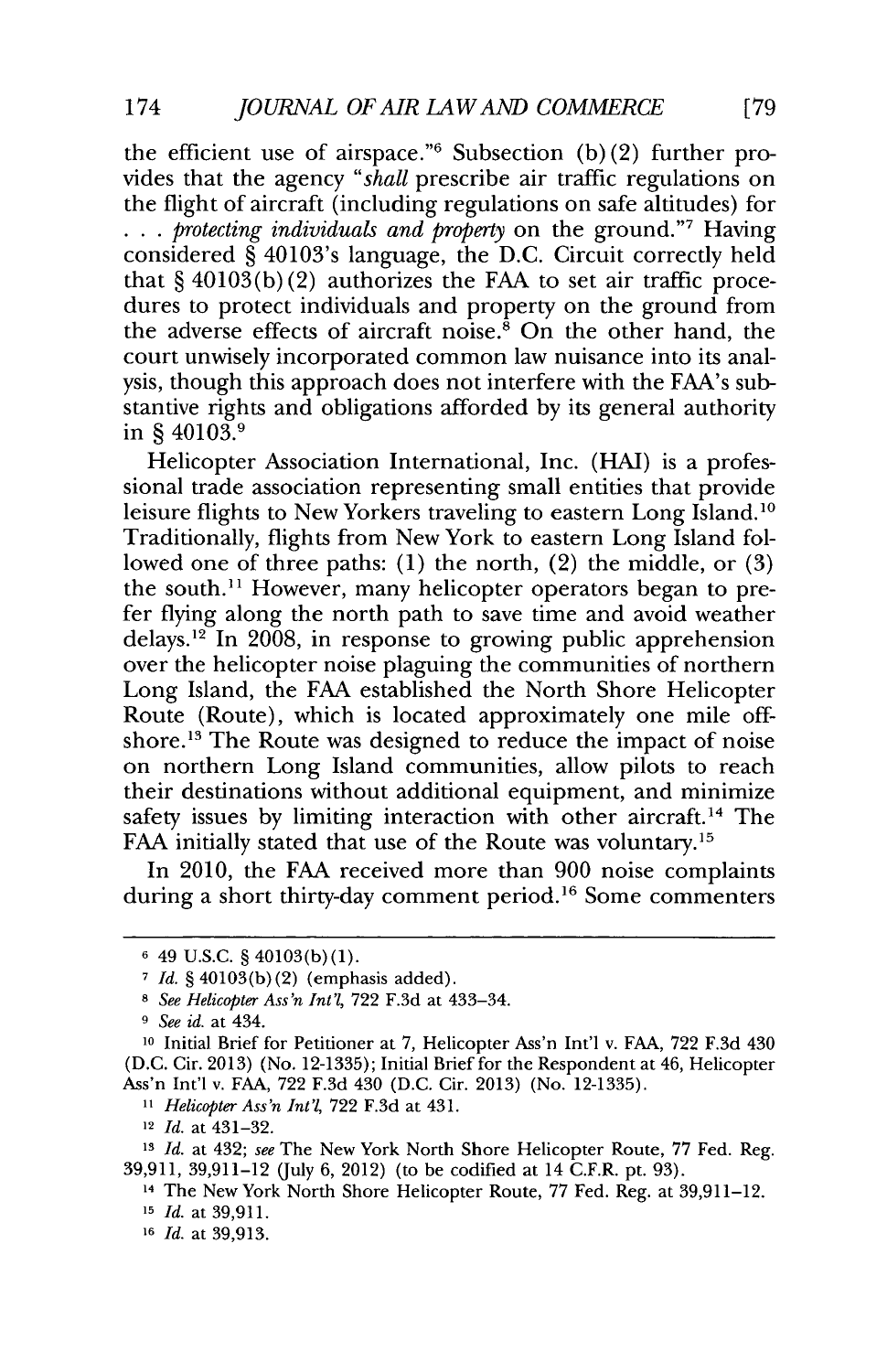"noted that the helicopter noise interfere **[d]** with sleep, conversation, and outdoor activities, while others complained that the helicopters flew] so low that their walls vibrated."<sup>17</sup> Recognizing the need to assess the noise impact, the **FAA** issued the New York North Shore Helicopter Route (Final Rule) requiring all civil helicopter pilots to use the Route for two years." The Final Rule will expire if "no meaningful improvement" occurs.<sup>19</sup> In addition, the Final Rule includes exceptions for helicopter pilots to deviate from the Route "for reasons of safety, weather, or to transit to [their] destination [s]."2o

Displeased with the FAA's decision, **HAI** petitioned to overturn the Final Rule, arguing, among other things, that **§** 40103 is limited by subsection  $(b)(1)$ 's focus on safety and that the Act's pertinent provisions confined aircraft noise regulations to technology certification and to the vicinity of airports.<sup>21</sup> In response, the **FAA** argued that the Final Rule is authorized **by §** 40103(b) (2) or, alternatively, **by §** 44715(a).2 2 Writing for the court, Judge Rodgers applied the two-step test set forth in *Chevron, U.S.A., Inc. v. Natural Resources Defense Council, Inc.* to determine whether the **FAA** exceeded **§** 40103(b) (2)'s congressional limits.23 This test involves an assessment of **(1)** whether Congress's intent is clear, and (2) if Congress's intent is not clear, whether the agency's regulation is a permissible interpretation of the statute. $^{24}$  In addition, the court must defer to the FAA's statutory interpretation under *Chevron's* second step.25 Upon review, the court affirmed the Final Rule under **§** 40103(b) (2) but declined to address **§** 44715(a) as an alternative basis of authority.<sup>26</sup>

To begin, the **D.C.** Circuit applied the first step of *Chevron's* two-step analysis **by** determining whether Congress clearly delegates to the **FAA** in **§** 40103(b) (2) the authority to prescribe air traffic regulations to protect individuals and property from the adverse effects of aircraft noise. *In Regents of the University of*

**<sup>17</sup>***Id.*

**<sup>18</sup>***Id.* at **39,911, 39,918.**

<sup>20</sup>*Id.*

<sup>22</sup>*Id.*

**<sup>23</sup>***Id.*

**<sup>19</sup>***Id.* at **39,918.**

<sup>21</sup>Helicopter Ass'n Int'l v. **FAA, 722 F.3d** 430, 433 **(D.C.** Cir. **2013).**

<sup>24</sup>*Id.*

**<sup>25</sup>***Id.*

**<sup>26</sup>***Id.* at 435.

**<sup>27</sup>** *Id.* at **433-35.**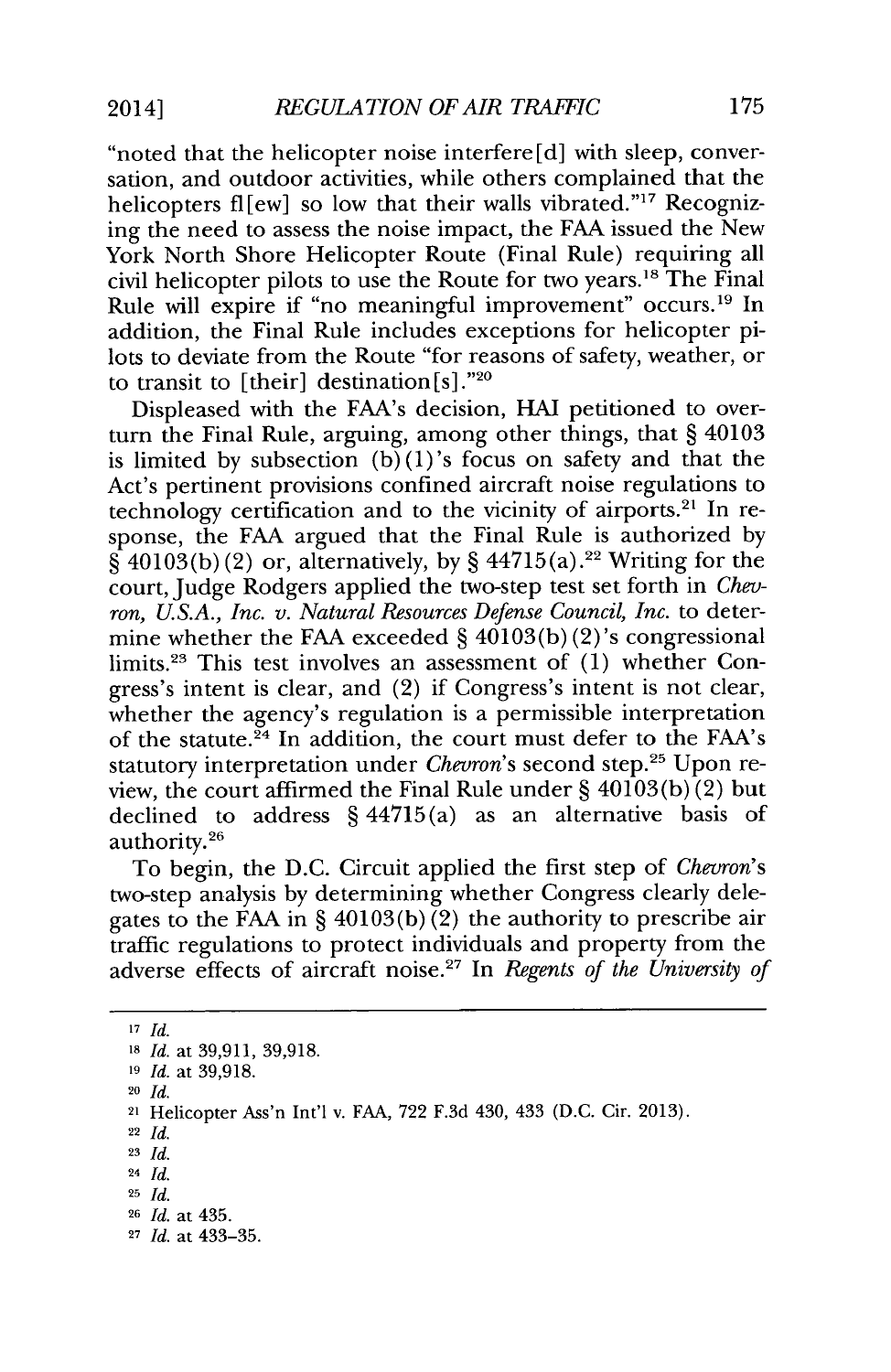*California v. Public Employment Relations Board,* the Supreme Court looked at two main factors for determining Congress's intent: **(1)** the normal meaning of the statutory language, and (2) whether the statute's legislative history suggests a narrow or broad reading of the statutory language. 2 Applying *Regents' first* factor, the D.C. Circuit concluded that  $\hat{\mathbf{S}}$  40103(b)(2)'s term "protect"—defined as "to cover or shield from that which would injure, destroy, or detrimentally affect"-sufficiently encompasses protection from aircraft noise.<sup>29</sup> Thus, "by giving the language its normal meaning,"<sup>30</sup> the court found clear Congress's intent to allow the **FAA** to alter air traffic for the purpose of aircraft noise abatement.<sup>31</sup> In reaching its conclusion, the court also relied on the common law of torts, which has long deemed the production of certain noise levels to be "an actionable nuisance because of its impediment to the use and enjoyment of property."<sup>32</sup> The court indirectly addressed the second *Regents* factor when it found no indication of a congressional intent inconsistent with its broad statutory reading.<sup>33</sup>

Turning to HAI's arguments, the court quickly rejected the assertion that the **FAA** is limited to regulating aircraft noise through technology certification and in the vicinity of airports because neither the substance nor the structure of those noise regulation provisions suggests such limitations.<sup>34</sup> The court then looked to *City of Burbank v. Lockheed Air Terminal Inc.* to address HAI's other assertion that air safety is the primary goal of § 40103.<sup>35</sup> In *Lockheed*, the Court was faced with the question of whether the Act preempted a local ordinance that was intended to relieve adverse noise effects on residential areas **by** limiting aircraft takeoff hours.<sup>36</sup> The Court examined the Act's legislative history and found that "the pervasive nature of the scheme of federal regulation of aircraft noise" revealed Congress's intent to leave no room for state and local control over aircraft noise.<sup>37</sup>

**<sup>28</sup>**Regents of Univ. of Cal. v. Pub. Emp't Relations Bd., 485 **U.S. 589, 595 (1988).**

**<sup>29</sup>***Helicopter Ass'n Int'l,* **722 F.3d** at 434 (internal quotation marks omitted).

**<sup>30</sup>***Regents of Univ. of Cal.,* 485 **U.S.** at **598.**

**<sup>31</sup>***See Helicopter Ass'n Int'l,* **722 F.3d** at 433-34.

**<sup>32</sup>***Id.* at 434.

**<sup>3</sup>** *See id.*

<sup>34</sup> *Id.* 

**<sup>35</sup>***See id.*

**<sup>36</sup>***See* City of Burbank v. Lockheed Air Terminal Inc., 411 **U.S.** 624, **625-27 (1973).**

**<sup>3</sup>***Id.* at **633, 638.**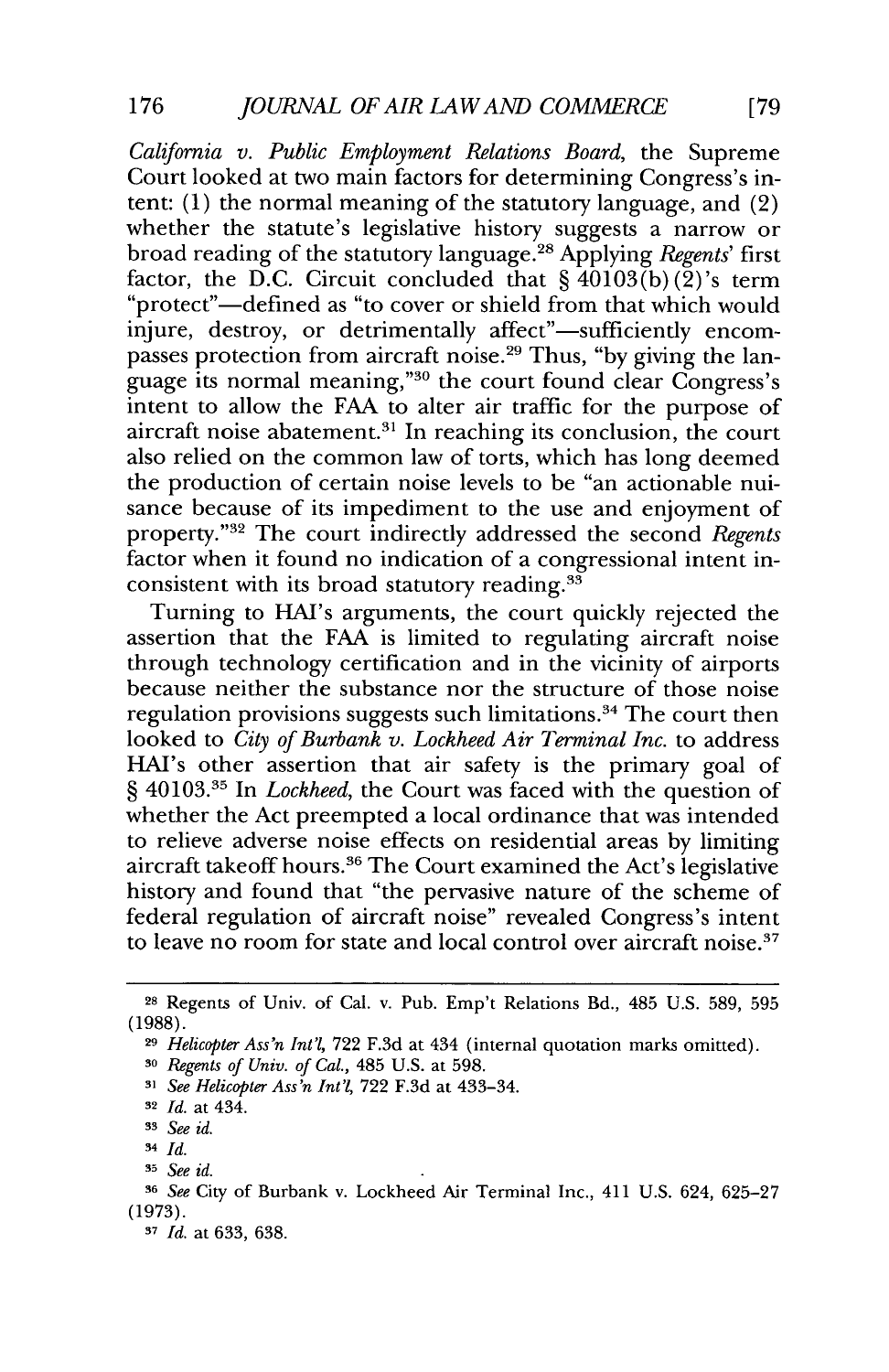First, the **1958** Act's Senate Report recognized the FAA's longpossessed role in regulating aircraft flights to control aircraft noise." Second, during the passage of the **1972** Act, the President and two key congressmen confirmed their intentions to vest the **FAA** with regulatory authority over "the most significant sources of noise [that] move in interstate commerce."<sup>39</sup> In particular, the Court was concerned that the ordinance, if allowed, "would severely limit the flexibility of [the] **FAA** in controlling air traffic flow."40 The Court also interpreted **§** 40103's predecessor to require a "balance between safety and efficiency and the protection of persons on the ground."<sup>41</sup> Drawing from *Lockheed's* interpretation, the **D.C.** Circuit implicitly recognized safety, efficiency, and protection as separate goals for **§** 40103's air traffic regulation.<sup>42</sup>

In its discussion of HAI's arguments, the court also addressed dictum from the First Circuit that provided a contrary view of the scope of the FAA's authority.<sup>43</sup> In *DiPerri v. FAA*, the First Circuit initially suggested that the FAA's failure to alter aircraft patterns "to avoid causing a nuisance to the residents" indicated that **§** 40103's predecessor could have provided injunctive relief to the plaintiffs.<sup>44</sup> However, the court later dismissed this suggestion because **(1)** the Act appeared to be concerned with safety, rather than noise, and (2) Congress's subsequent enactment of aircraft noise regulation in a different section of the Act implied its intent to use this latter section as the proper vehicle for noise abatement. 5 After interpreting **§** 40103's language and rejecting HAI's assertions, the **D.C.** Circuit dismissed the First Circuit's "unpersuasive" view as well as its reliance on an incomplete legislative history.<sup>46</sup>

Turning to *Chevron's* second step of its two-part analysis, the court concluded that even if Congress is silent on the precise question, the FAA's regulation is "reasonable and consistent" with the provisions cited in HAI's assertions.<sup>47</sup> Specifically, HAI failed to establish that Congress did not intend to address air-

- **3** *Id.*
- **<sup>40</sup>***Id. at* **639.**
- **<sup>41</sup>***Id. at* **638-39** (citation omitted).
- **<sup>42</sup>***See* Helicopter Ass'n Int'l v. **FAA, 722 F.3d** 430, 434 **(D.C.** Cir. **2013).**
- 43  $Id.$
- 4 DiPerri v. **FAA, 671 F.2d** 54, **56-57** (1st Cir. **1982).**
- <sup>45</sup>*Id.*

47 *Id.* at 435.

**<sup>38</sup>***Id. at* **635-38.**

**<sup>46</sup>***Helicopter Ass'n Int'l,* **722 F.3d** at 434.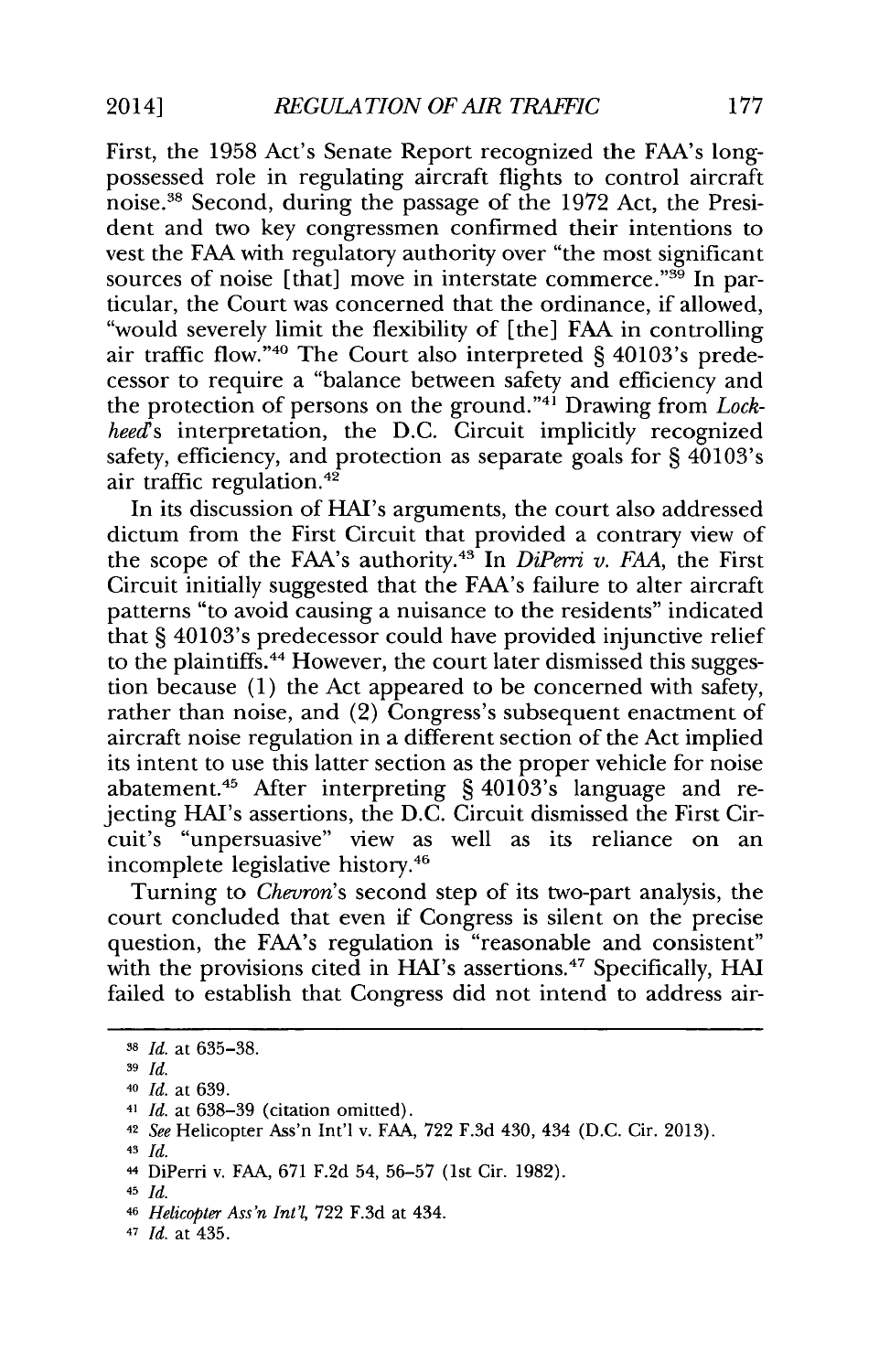craft noise through air traffic flights and certification.<sup>48</sup> In reaching its holding, the court also addressed another case cited **by HAI** involving the Enviromental Protection Agency **(EPA).4** In *American Petroleum Institute v. EPA,* the **EPA** relied on a federal statute to prescribe a regulation that would not necessarily reduce harmful volatile organic compound **(VOC)** and toxic emissions.<sup>50</sup> However, a relevant section in the statute unambiguously directed the agency to set regulations for reducing VOC and toxic emissions.<sup>51</sup> The court apparently invoked *Chevron's* first step to reverse the regulation because the EPA's regulation was contrary to Congress's explicit intent.52 The **D.C.** Circuit distinguished *American Petroleum* from the case at issue because, in the instant case, the **FAA** did not "flout[ **]** a congressionally imposed restriction" in the Act.<sup>53</sup>

The **D.C.** Circuit correctly refused to limit the scope of **§** 40103(b) (2). Doing otherwise would contravene Congress's clear intent to grant the **FAA** broad authority in controlling aircraft flight.<sup>54</sup> The court's broad reading of  $\S$  40103(b)(2) is confirmed not only **by** the first factor in the *Regents* test but also **by** the Act's conclusive legislative history, i.e., the second factor.<sup>55</sup> First, the House Report characterized the FAA's authority on the allocation of airspace and management of its use **by** civil aircraft as "plenary. **"56** Second, the Senate Report and key figures' statements made before and during the passage of the Act confirmed the FAA's exclusive control over air traffic flow in the context of controlling aircraft noise.<sup>57</sup> Such broad characterizations coupled with the FAA's vested responsibilities supply unambiguous evidence of congressional intent to confer upon the agency expansive rulemaking authority to combat noise within the air traffic network.<sup>58</sup> Thus, Congress has confirmed **§** 40103's broad scope, which conflicts with HAI's narrow read-

<sup>48</sup>*Id.*

<sup>49</sup>*Id.*

**<sup>50</sup>***See* Am. Petroleum Inst. v. **EPA, 52 F.3d 1113, 1119-20 (D.C.** Cir. **1995).**

**<sup>51</sup>***Id. at* 1120.

**<sup>52</sup>***See id.* at **1119-21.**

**<sup>5</sup>***Helicopter Ass'n Int'l,* **722 F.3d** at 435.

<sup>54</sup>*See* City of Burbank v. Lockheed Air Terminal Inc., 411 **U.S.** 624, **633, 638 (1973).**

*<sup>55</sup>See* Regents of Univ. of Cal. v. Pub. Emp't Relations Bd., 485 **U.S. 589, 594-95 (1988).**

**<sup>5</sup>r** Nw. Airlines, Inc. **v.** Goldschmidt, 645 **F.2d 1309, 1316** (8th Cir. **1981).**

*<sup>57</sup>Lockheed Air Terminal Inc.,* 411 **U.S.** at **634-38.**

**<sup>58</sup>***See Helicopter Ass'n Int'l,* **722 F.3d** at 434-35.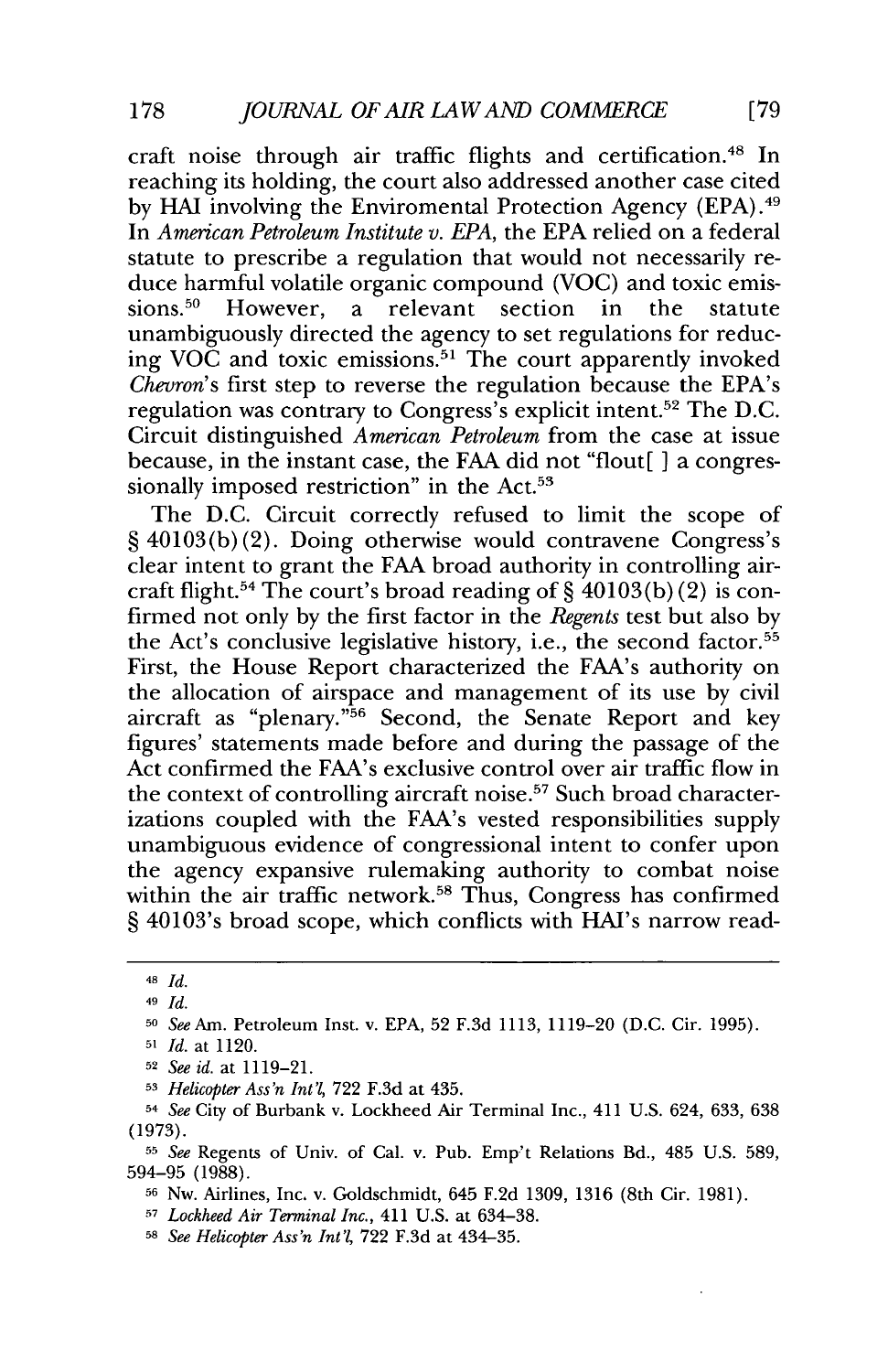ing and the *DiPerri* court's inadequate analysis of **§** 40103's legislative history.<sup>59</sup>

Further, this case's narrow facts justify the court's holding. Congress's conscious selection of broad language, such as "aircraft" and "protect," in **§** 40103(b) (2) demonstrates affirmative congressional intent to grant the **FAA** flexible authority to shield or cover individuals and property on the ground from the detrimental effects of airplanes, helicopters, jets, and other interstate-flying aircraft.<sup>60</sup> Specifically, noise and vibrations created **by** aircraft can "render[ **] . . .** properties unfit for residential use."61 In addition, aircraft noise "has been found to cause psychological and physiological damage to [affected Americans'] health and well-being." $6\frac{3}{2}$  In the case at hand, the noise produced **by** low-flying helicopters has adversely affected Long Island residents' sleep quality, daily activities, and housing for many years.<sup>63</sup> Because  $\hat{\S}$  40103(b)(2) provides the communities with a shield from the cumulative adverse effects of helicopter noise, the injury to Long Island property and residents clearly falls within the broad coverage of this section.

Likewise, the court properly analyzed *Chevron's* second step and contrasted *American Petroleum* with the case at hand.<sup>64</sup> First, assuming arguendo that Congress does not clearly authorize the FAA's regulation, the regulation would have received deference under *Chevron's* second step.<sup>65</sup> The court's deference is particularly appropriate in this context given **(1)** the FAA's exclusive authority to regulate the airspace of the United States and (2) the **highly** complex field's requirement for advanced air traffic expertise.6 6 In addition, neither **§** 40103(b) (1)'s nor **§** 44715's language supports an inference that the **FAA** cannot utilize various methods to regulate aircraft noise. 7 Second, because *American Petroleum* deals with the EPA's bold disregard of an express congressional restriction, the court appropriately rejected HAI's

**<sup>59</sup>***See id.*

**<sup>60</sup>***See 49* **U.S.C. §** 40103(b) (2) **(2006).**

**<sup>61</sup>** Richard Kahn, Comment, *Inverse Condemnation and the Highway Cases: Compensation for Abutting Landowners,* 22 B.C. **ENVTL. AFF.** L. REv. **563, 576 (1995). <sup>62</sup>**Falzone, *supra* note **1,** at **770, 784.**

**<sup>63</sup>***See supra* notes **13, 17** and accompanying text.

**<sup>64</sup>***Helicopter Ass'n Int'l,* **722 F.3d** at **433-35.**

**<sup>65</sup>***See id. at* 433.

**<sup>66</sup>***See* Chevron, **U.S.A.,** Inc. v. Natural Res. Def. Council, Inc., 467 **U.S. 837,** 844-45 (1984).

**<sup>67</sup>***See 49* **U.S.C. §§** 40103(b) **(1),** 44715 **(2006).**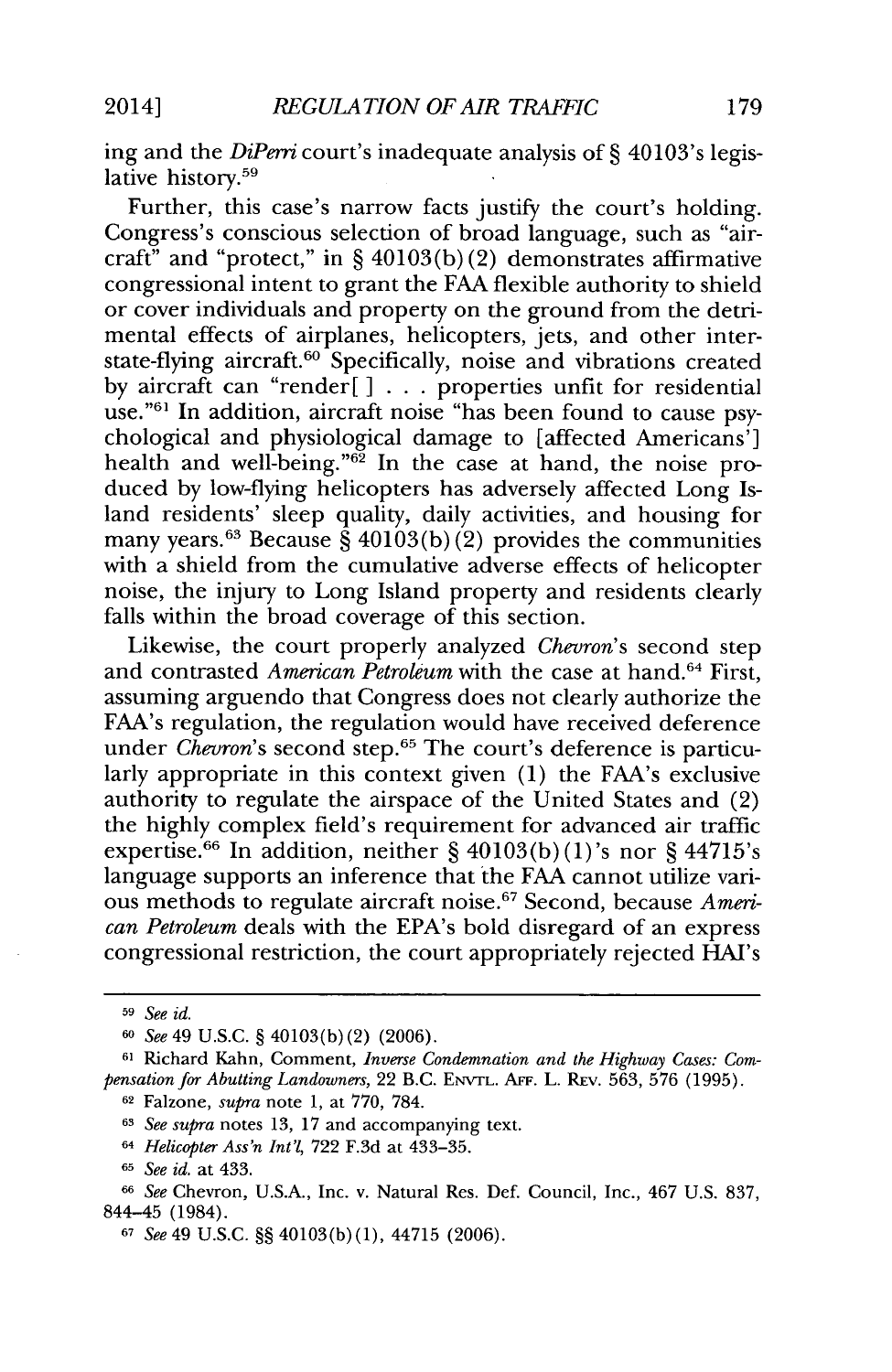reliance on that case.<sup>68</sup> In contrast, the instant case deals with the FAA's promotion of explicit congressional goals set forth in **§** 40103.69 Specifically, the Final Rule furthers **§** 40103's separate goals: **(1)** to create certain exceptions and minimize interaircraft interaction, which adequately addresses safety concerns; (2) to locate a route close to shore that provides efficient use of aircraft space; and **(3)** to protect individuals and property on the ground. $70$ 

In analyzing *Chevron's* first step, the court incorrectly assumed that because noise can give rise to "actionable nuisance," Congress intended to authorize the **FAA** to prescribe air traffic regulation for the very purpose of preventing noise nuisances.<sup>71</sup> The court failed to consider that "barking dogs, music, windmills, and loud voices" can also qualify as actionable offenses under common law nuisance claims.<sup>72</sup> Congress's consciously chosen "shall prescribe" language in **§** 40103(b) (2) as opposed to the shall prescribe "as deem [ed] necessary" language in **§** 44715 clearly manifests Congress's intent to require the **FAA** to set air traffic regulations to protect individuals and property from the detrimental effects of aircraft noise.<sup>78</sup> Specifically, insignificant noise levels-similar to barking dogs or music-emitted **by** aircraft flying at high altitudes hardly "injure, destroy, or detrimentally affect" humans and property on the ground.<sup>74</sup> Assuming arguendo that the court's nuisance analysis is proper, it would impose significant burdens on the **FAA by** requiring the agency to act every time an aircraft caused a common law nuisance. **Oddly,** the court adopted the *DiPerri* court's nuisance theory but rejected *DiPerri's* unpersuasive **view. <sup>75</sup>**However, the court's improper reliance on common law nuisance does not alter the congressionally explicit goals set forth in the FAA's general authority under **§** 40103.76 The court stressed that **(1)** the agency must exercise its general authority to "balance [ **]** safety concerns appropriately," and (2) **§** 40103 is limited to situations in which "reducing noise through altering flight routes can protect prop-

<sup>68</sup>Am. Petroleum Inst. v. **EPA, 52 F.3d 1113, 1117 (D.C.** Cir. **1995).**

**<sup>69</sup>***Helicopter Ass'n Int'l,* **722 F.3d** at 433-34.

**<sup>70</sup>***See* The New York North Shore Helicopter Route, **77** Fed. Reg. **39,911, 39,911-13** (July **6,** 2012) (to be codified at 14 C.F.R. pt. **93).**

**<sup>71</sup>***See Helicopter Ass'n Int'l,* **722 F.3d** at 434.

**<sup>72</sup>**John Copeland Nagle, *Moral Nuisances,* **50 EMORY** L.J. **265, 282** (2001).

**<sup>73</sup>***Compare* 49 **U.S.C.** *§* 40103 **(2006),** *with* 49 **U.S.C.** *§* 44175 **(2006).**

<sup>74</sup>*See Helicopter Ass'n Int'l,* **722 F.3d** at 434.

**<sup>75</sup>***See supra* notes 43-45 and accompanying text.

**<sup>76</sup>***See 49* **U.S.C.** *§* 40103.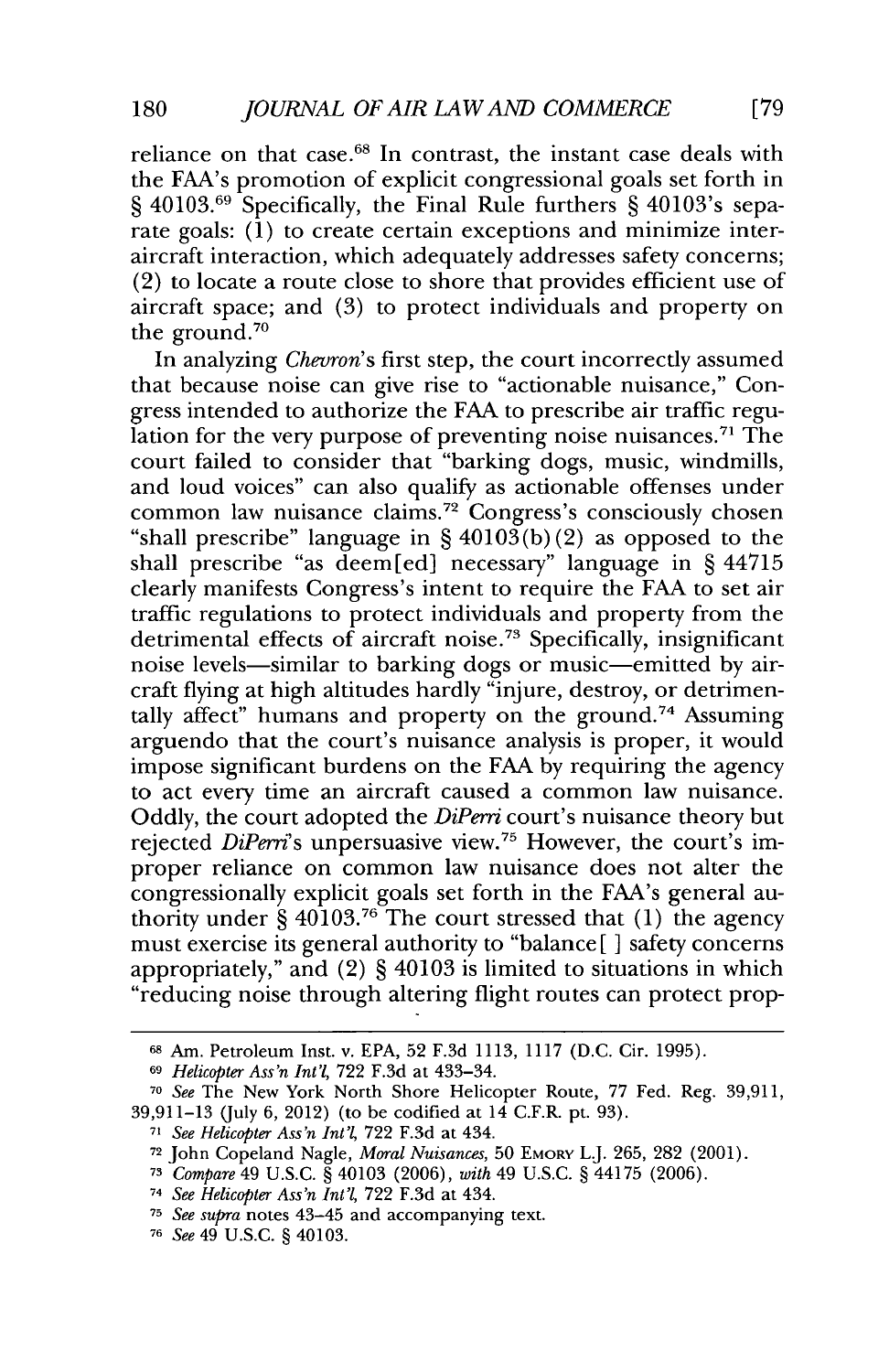erty on the ground."7 7 The court's emphasis on **§** 40103's procedural limitations confirms the FAA's limited discretion, provides protection for the small entities that may be subject to possible **FAA** abuse, and encourages the **FAA** to draft its justifications for regulations more carefully.78

Critics of this case may argue that the court improperly expanded the FAA's **§** 40103 authority to the regulation of residential-area aircraft noise, and that the court's decision will likely have undesirable implications for the helicopter industry and for the agency because communities around the country will expect more agency action.<sup>79</sup> However, such critics fail to consider prior **FAA** noise-abating air traffic regulations that protect private and public land. For example, the **FAA** has reduced the adverse impact of aircraft noise **by** routing low-altitude terminal traffic away from Oberlin College, **by** prohibiting helicopters from flying over Mount Vernon, and **by** banning commercial air-tour operations over Rocky Mountain National Park.<sup>80</sup> Given the FAA's long-standing practices, the Final Rule hardly reflects a change in the agency's enforcement action; rather, it coincides with the agency's expansive role in managing airspace to control aircraft noise. Accordingly, this decision will neither unduly influence the agency's discretion, nor create "far-reaching consequences for the helicopter industry and  $[the] \text{FAA."}^{\text{S1}}$ 

In sum, the most important and practical implication of this case is that it advances congressional intent to vest the **FAA** with the right to regulate air traffic noise for the protection of the community. Although helicopters "will [eventually] incorporate better technology and become less noisy," for now, communities around the country must rely on the **FAA** for protection from the unbearable noise of low-flying helicopters.<sup>82</sup> By holding helicopter operators accountable for the excessive noise produced **by** their helicopters, the **D.C.** Circuit incentivizes both cooperation with the **FAA** in resolving the impact of noise on residential areas and the production of quieter aircraft.

**<sup>77</sup>***See Helicopter Ass'n Int'l,* **722 F.3d** at 434 (emphasis omitted).

**<sup>78</sup>***See id. at* **433-35.**

**<sup>79</sup>***See* Gerald F. Murphy **&** Steven **J.** Seiden, *Regulating Annoyance: FA's North Shore Helicopter Route Final Rule,* **26** No. 2 **AIR** *&* **SPACE** LAw. 4, **7 (2013).**

**<sup>80</sup>**The New York North Shore Helicopter Route, *77* Fed. Reg. **39,911, 39,911 &** n.I1 (July **6,** 2012) (to be codified at 14 C.F.R. pt. **93).**

**<sup>81</sup>***See* Murphy **&** Seiden, *supra* note **79,** at **7.**

**<sup>82</sup>**The New York North Shore Helicopter Route, **77** Fed. Reg. **39,911** at **39,913.**